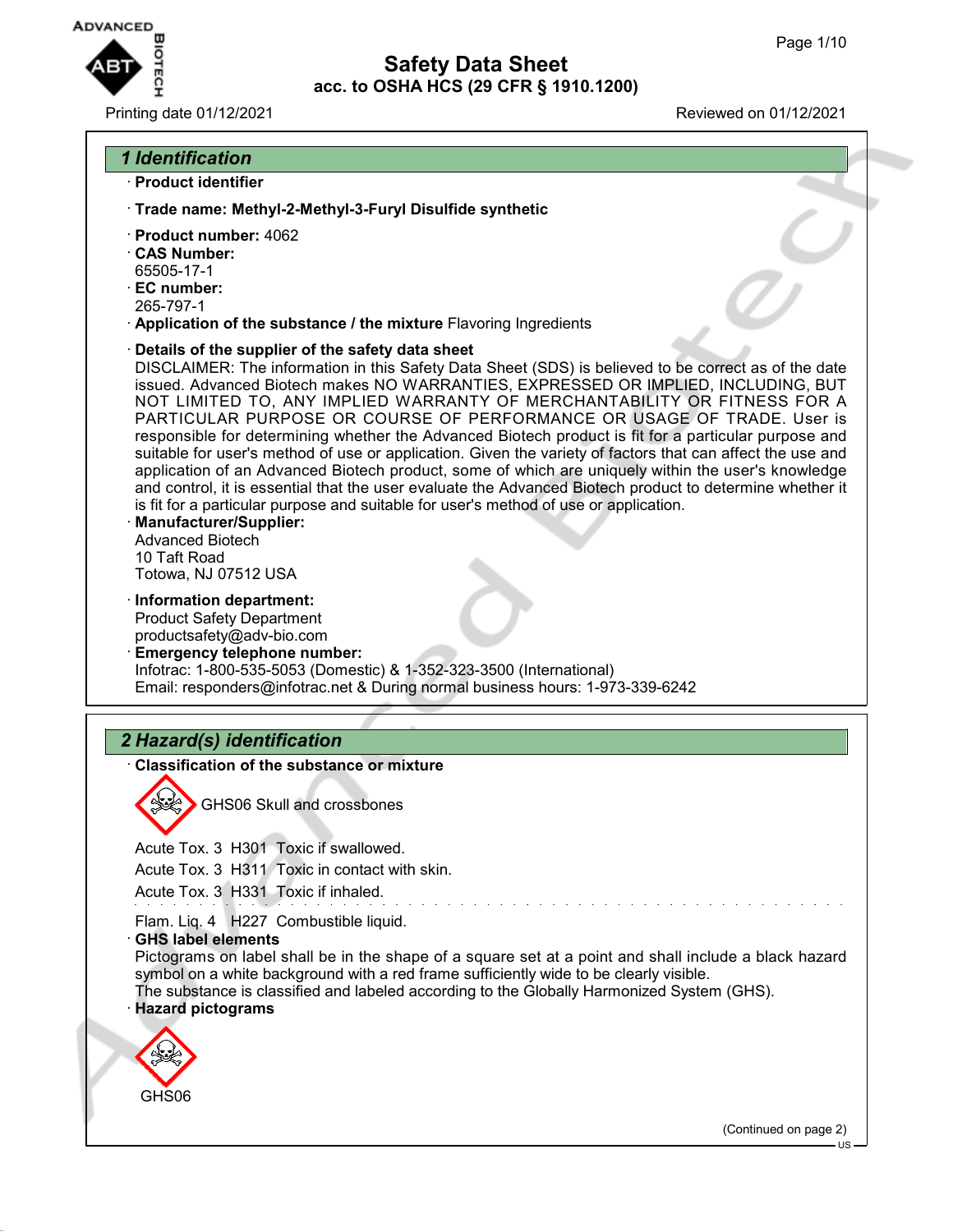

#### **Trade name: Methyl-2-Methyl-3-Furyl Disulfide synthetic** (Continuation of page 1) · **Signal word** Danger · **Hazard-determining components of labeling:** Methyl 2-methyl-3-furyl disulfide · **Hazard statements** Combustible liquid. H301+H311+H331 Toxic if swallowed, in contact with skin or if inhaled. · **Precautionary statements** P210 Keep away from heat/sparks/open flames/hot surfaces. - No smoking. P301+P310 If swallowed: Immediately call a poison center/doctor. Specific treatment (see on this label). P330 Rinse mouth. P361+P364 Take off immediately all contaminated clothing and wash it before reuse. P405 Store locked up.<br>P501 Dispose of cont Dispose of contents/container in accordance with local/regional/national/international regulations. · **Classification system:** · **NFPA ratings (scale 0 - 4)** 2 2  $\overline{0}$ Health  $= 2$  $Fire = 2$ Reactivity =  $0$ · **HMIS-ratings (scale 0 - 4) HEALTH**  FIRE **REACTIVITY** 0  $|2|$ 2 Health  $= 2$  $Fire = 2$ Reactivity  $= 0$ · **Other hazards** · **Results of PBT and vPvB assessment** · **PBT:** Not applicable. · **vPvB:** Not applicable. *3 Composition/information on ingredients* · **Chemical characterization: Substances** · **CAS No. Description**

- 65505-17-1 Methyl 2-methyl-3-furyl disulfide
- · **Identification number(s)**
- · **EC number:** 265-797-1

# *4 First-aid measures*

## · **Description of first aid measures**

- · **General information:**
- Immediately remove any clothing soiled by the product.
- Remove breathing apparatus only after contaminated clothing have been completely removed.
- In case of irregular breathing or respiratory arrest provide artificial respiration.

## · **After inhalation:**

Supply fresh air or oxygen; call for doctor.

In case of unconsciousness place patient stably in side position for transportation.

**After skin contact:** Immediately wash with water and soap and rinse thoroughly.

(Continued on page 3)

US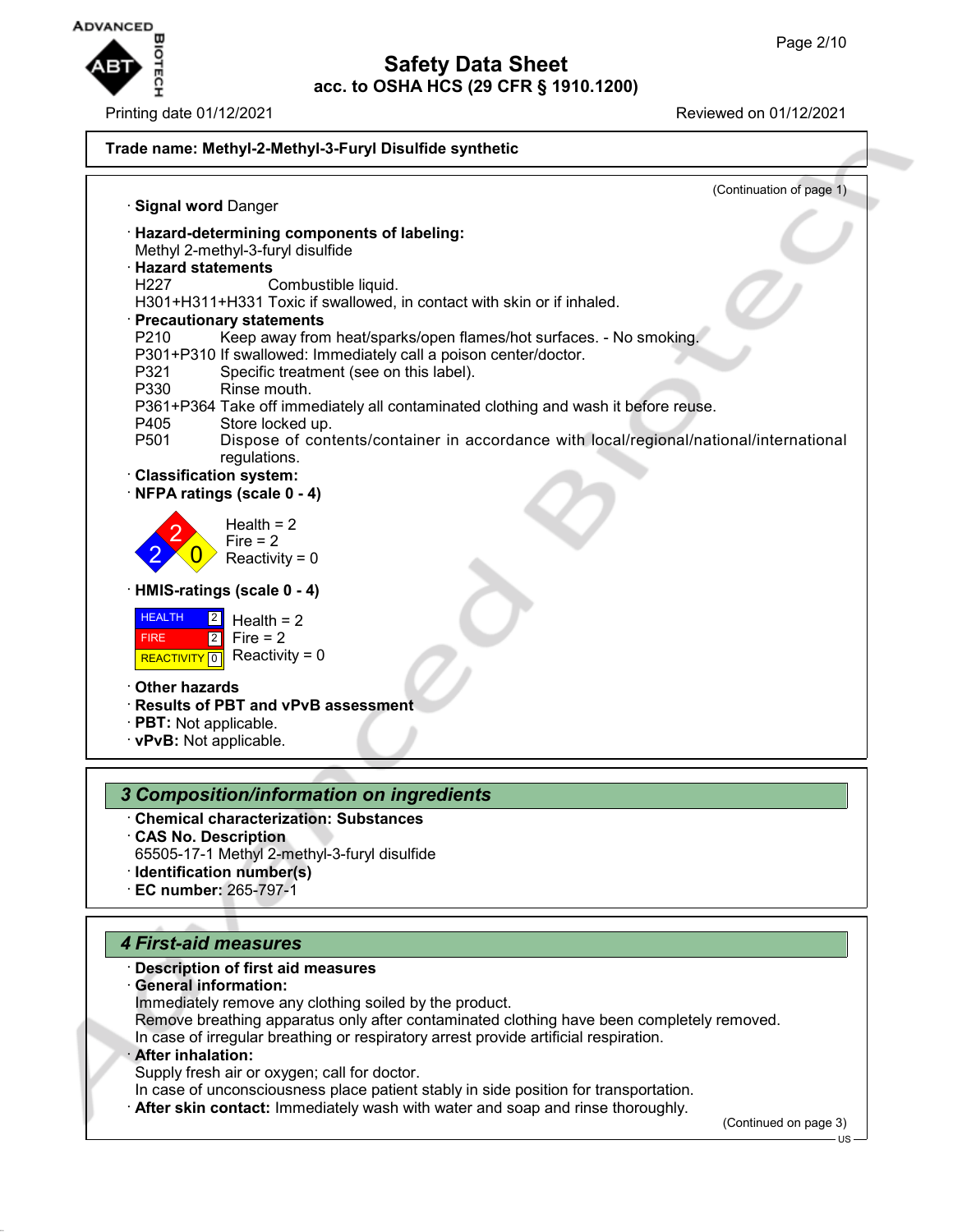

Printing date 01/12/2021 Reviewed on 01/12/2021

## **Trade name: Methyl-2-Methyl-3-Furyl Disulfide synthetic**

- (Continuation of page 2) · **After eye contact:** Rinse opened eye for several minutes under running water. Then consult a doctor.
- · **After swallowing:** Do not induce vomiting; immediately call for medical help.
- · **Information for doctor:**
- · **Most important symptoms and effects, both acute and delayed** No further relevant information available.
- · **Indication of any immediate medical attention and special treatment needed** No further relevant information available.

## *5 Fire-fighting measures*

- · **Extinguishing media**
- · **Suitable extinguishing agents:** CO2, extinguishing powder or water spray. Fight larger fires with water spray or alcohol resistant foam.
- · **Special hazards arising from the substance or mixture** No further relevant information available.
- · **Advice for firefighters**
- · **Protective equipment:** Mouth respiratory protective device.
- · **Additional information**
- Cool endangered receptacles with water spray.

Collect contaminated fire fighting water separately. It must not enter the sewage system.

## *6 Accidental release measures*

· **Personal precautions, protective equipment and emergency procedures** Wear protective equipment. Keep unprotected persons away.

· **Environmental precautions:** Prevent seepage into sewage system, workpits and cellars.

· **Methods and material for containment and cleaning up:** Absorb with liquid-binding material (sand, diatomite, acid binders, universal binders, sawdust). Dispose contaminated material as waste according to item 13. Ensure adequate ventilation.

· **Reference to other sections** See Section 7 for information on safe handling. See Section 8 for information on personal protection equipment. See Section 13 for disposal information.

· **Protective Action Criteria for Chemicals**

· **PAC-1:**

Substance is not listed.

· **PAC-2:**

Substance is not listed.

· **PAC-3:**

Substance is not listed.

## *7 Handling and storage*

· **Handling:**

· **Precautions for safe handling**

Ensure good ventilation/exhaustion at the workplace.

- Open and handle receptacle with care.
- Prevent formation of aerosols.

(Continued on page 4)

US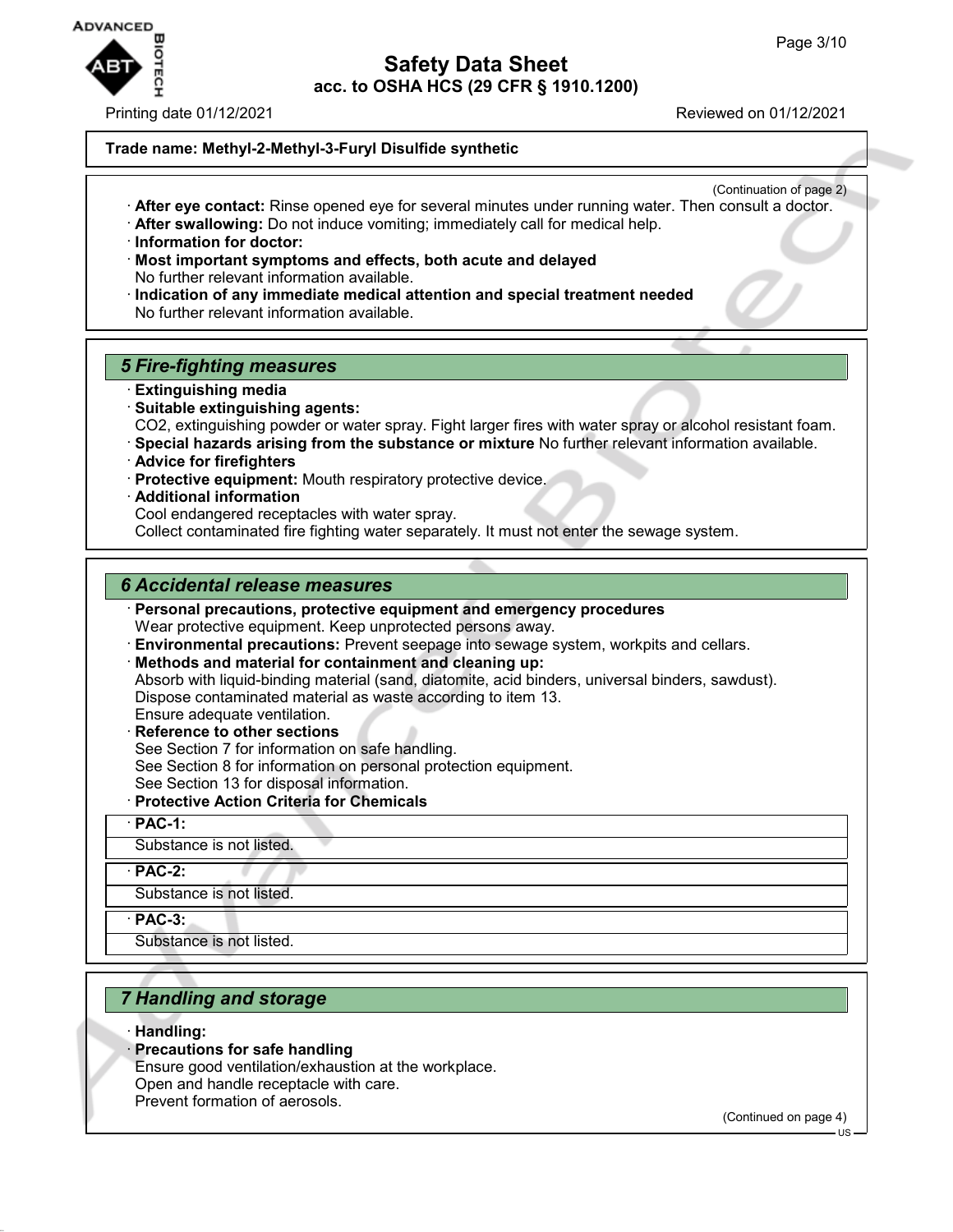

Printing date 01/12/2021 Reviewed on 01/12/2021

(Continuation of page 3)

## **Trade name: Methyl-2-Methyl-3-Furyl Disulfide synthetic**

## · **Information about protection against explosions and fires:** Keep ignition sources away - Do not smoke.

Keep respiratory protective device available.

- · **Conditions for safe storage, including any incompatibilities**
- · **Storage:**
- · **Requirements to be met by storerooms and receptacles:** No special requirements.

Please refer to product specification for product storage requirements.

- · **Information about storage in one common storage facility:** Not required.
- · **Further information about storage conditions:** Keep receptacle tightly sealed.
- · **Specific end use(s)** No further relevant information available.

## *8 Exposure controls/personal protection*

· **Additional information about design of technical systems:** No further data; see item 7.

- · **Control parameters**
- · **Components with limit values that require monitoring at the workplace:** Not required.
- · **Additional information:** The lists that were valid during the creation were used as a basis.
- · **Exposure controls**
- · **Personal protective equipment:**
- · **General protective and hygienic measures:** Keep away from foodstuffs, beverages and feed. Immediately remove all soiled and contaminated clothing. Wash hands before breaks and at the end of work. Store protective clothing separately. Avoid contact with the eyes and skin.
- · **Breathing equipment:**

In case of brief exposure or low pollution use respiratory filter device. In case of intensive or longer exposure use respiratory protective device that is independent of circulating air.

· **Protection of hands:**



Protective gloves

The glove material has to be impermeable and resistant to the product/ the substance/ the preparation. Due to missing tests no recommendation to the glove material can be given for the product/ the preparation/ the chemical mixture.

Selection of the glove material should be based on consideration of the penetration times, rates of diffusion and the degradation

#### · **Material of gloves**

The selection of the suitable gloves does not only depend on the material, but also on further marks of quality and varies from manufacturer to manufacturer.

#### **Penetration time of glove material**

The exact break through time has to be determined by the manufacturer of the protective gloves and has to be observed.

**Eye protection:** Goggles recommended during refilling.

(Continued on page 5)

 $H<sup>S</sup>$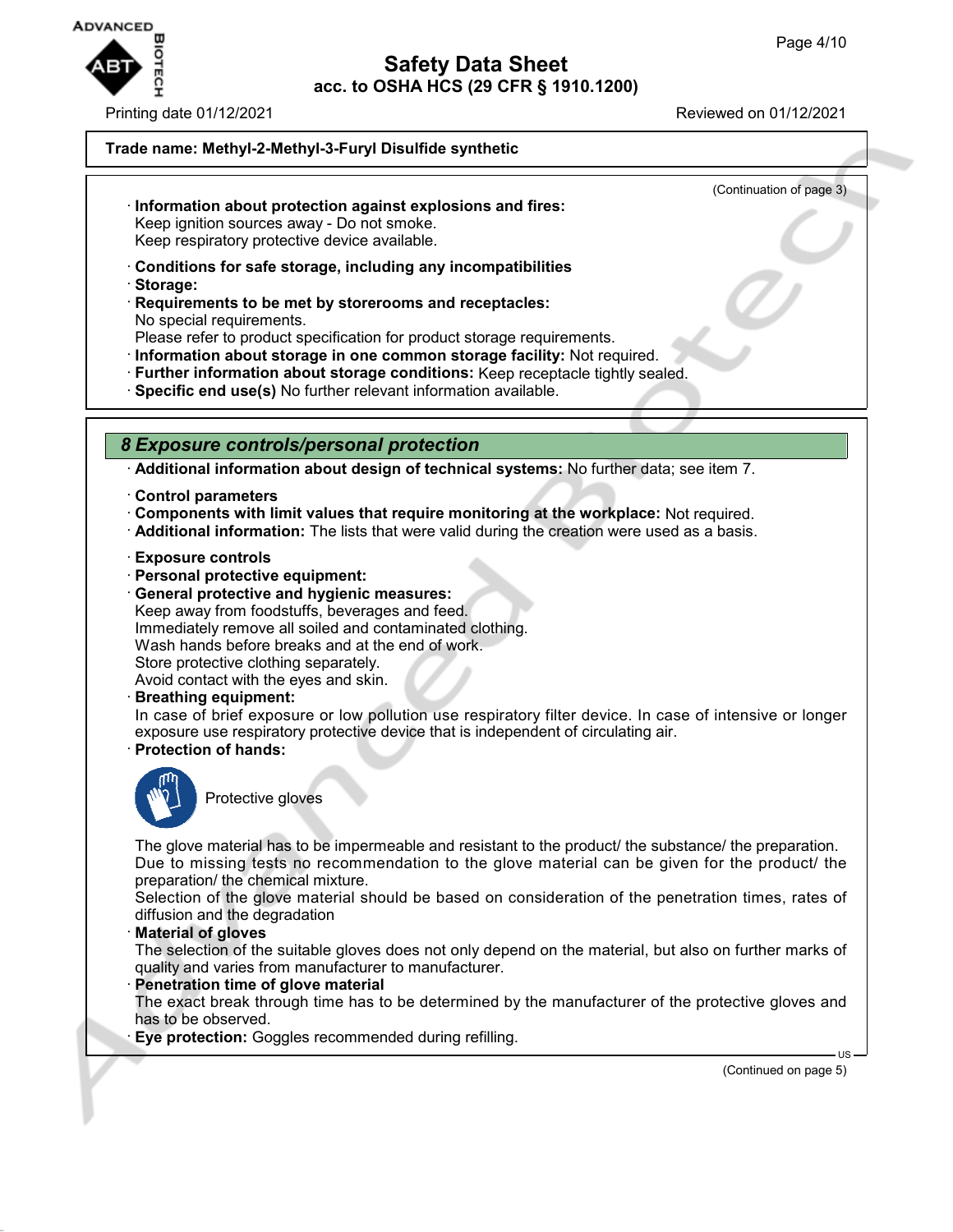

#### Printing date 01/12/2021 Reviewed on 01/12/2021

#### **Trade name: Methyl-2-Methyl-3-Furyl Disulfide synthetic**

(Continuation of page 4)

| 9 Physical and chemical properties                                                                |                                                                                                       |
|---------------------------------------------------------------------------------------------------|-------------------------------------------------------------------------------------------------------|
| Information on basic physical and chemical properties<br><b>General Information</b>               |                                                                                                       |
| · Appearance:<br>Form:<br>Color:<br>· Odor:<br>Odor threshold:                                    | Liquid<br>According to product specification<br>According to product specification<br>Not determined. |
| · pH-value:                                                                                       | Not determined.                                                                                       |
| Change in condition<br><b>Melting point/Melting range:</b><br><b>Boiling point/Boiling range:</b> | Undetermined.<br>210 °C (410 °F)                                                                      |
| · Flash point:                                                                                    | 79 °C (174.2 °F)                                                                                      |
| · Flammability (solid, gaseous):                                                                  | Not applicable.                                                                                       |
| · Decomposition temperature:                                                                      | Not determined.                                                                                       |
| · Auto igniting:                                                                                  | Not determined.                                                                                       |
| · Danger of explosion:                                                                            | Not determined.                                                                                       |
| <b>Explosion limits:</b><br>Lower:<br>Upper:                                                      | Not determined.<br>Not determined.                                                                    |
| · Vapor pressure:                                                                                 | Not determined.                                                                                       |
| Density at 20 °C (68 °F):<br>· Relative density<br>· Vapor density<br>· Evaporation rate          | 1.171 g/cm <sup>3</sup> (9.772 lbs/gal)<br>Not determined.<br>Not determined.<br>Not determined.      |
| · Solubility in / Miscibility with<br>Water:                                                      | Not miscible or difficult to mix.                                                                     |
| · Partition coefficient (n-octanol/water): Not determined.                                        |                                                                                                       |
| · Viscosity:<br>Dynamic:<br>Kinematic:<br><b>VOC content:</b>                                     | Not determined.<br>Not determined.<br>0.00%<br>0.0 g/l / 0.00 lb/gal                                  |
| Other information                                                                                 | No further relevant information available.                                                            |

## *10 Stability and reactivity*

· **Reactivity** No further relevant information available.

· **Chemical stability**

- · **Thermal decomposition / conditions to be avoided:**
- No decomposition if used according to specifications.
- · **Possibility of hazardous reactions** No dangerous reactions known.
- · **Conditions to avoid** No further relevant information available.

(Continued on page 6)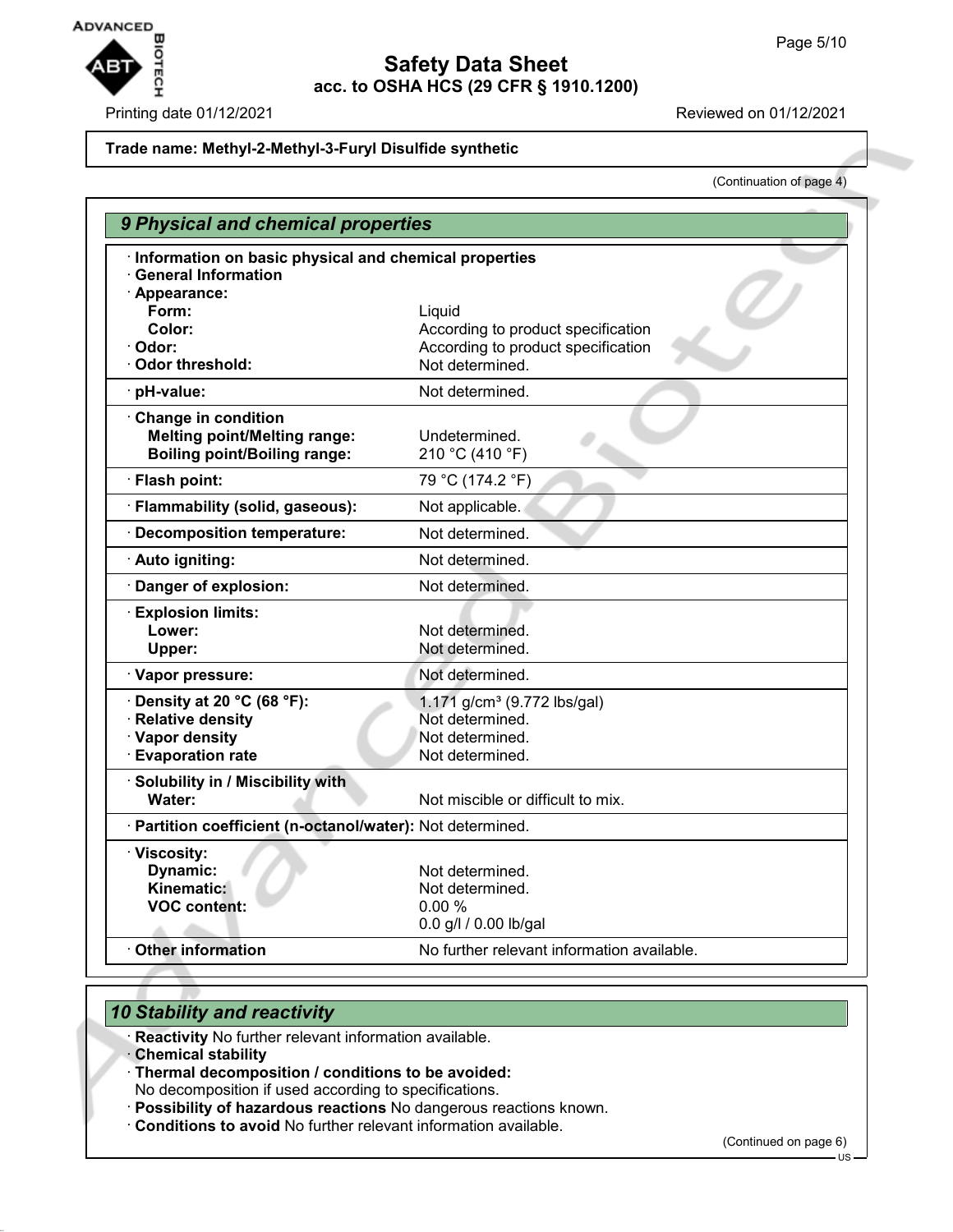

#### Printing date 01/12/2021 Reviewed on 01/12/2021

#### **Trade name: Methyl-2-Methyl-3-Furyl Disulfide synthetic**

(Continuation of page 5)

- · **Incompatible materials:** No further relevant information available.
- · **Hazardous decomposition products:** No dangerous decomposition products known.

| · Acute toxicity:                                              |                                | · Information on toxicological effects                                                                                           |
|----------------------------------------------------------------|--------------------------------|----------------------------------------------------------------------------------------------------------------------------------|
|                                                                |                                | · LD/LC50 values that are relevant for classification:                                                                           |
|                                                                |                                | <b>ATE (Acute Toxicity Estimate)</b>                                                                                             |
| Oral                                                           | <b>LD50</b>                    | 100 mg/kg (ATE)                                                                                                                  |
| Dermal                                                         | <b>LD50</b>                    | 300 mg/kg                                                                                                                        |
|                                                                | Inhalative $LC50/4 h   3 mg/l$ |                                                                                                                                  |
|                                                                |                                | CAS: 65505-17-1 Methyl 2-methyl-3-furyl disulfide                                                                                |
| Oral                                                           | LD50                           | 100 mg/kg (ATE)                                                                                                                  |
| Dermal                                                         | <b>LD50</b>                    | 300 mg/kg (ATE)                                                                                                                  |
|                                                                |                                | Inhalative $ LC50/4 h 3 mg/l (ATE)$                                                                                              |
| · Primary irritant effect:<br>on the skin: No irritant effect. |                                | . on the eye: No irritating effect.<br>· Sensitization: No sensitizing effects known.<br>· Additional toxicological information: |
| · Carcinogenic categories                                      |                                |                                                                                                                                  |
|                                                                |                                | · IARC (International Agency for Research on Cancer)                                                                             |
|                                                                | Substance is not listed.       |                                                                                                                                  |
|                                                                |                                | · NTP (National Toxicology Program)                                                                                              |
|                                                                | Substance is not listed.       |                                                                                                                                  |
|                                                                |                                | <b>OSHA-Ca (Occupational Safety &amp; Health Administration)</b>                                                                 |
|                                                                |                                |                                                                                                                                  |

# *12 Ecological information*

- · **Toxicity**
- · **Aquatic toxicity:** No further relevant information available.
- · **Persistence and degradability** No further relevant information available.
- · **Behavior in environmental systems:**
- · **Bioaccumulative potential** No further relevant information available.
- · **Mobility in soil** No further relevant information available.
- · **Additional ecological information:**
- · **General notes:** Not hazardous for water.
- · **Results of PBT and vPvB assessment**
- · **PBT:** Not applicable.
- · **vPvB:** Not applicable.
- · **Other adverse effects** No further relevant information available.

(Continued on page 7)

US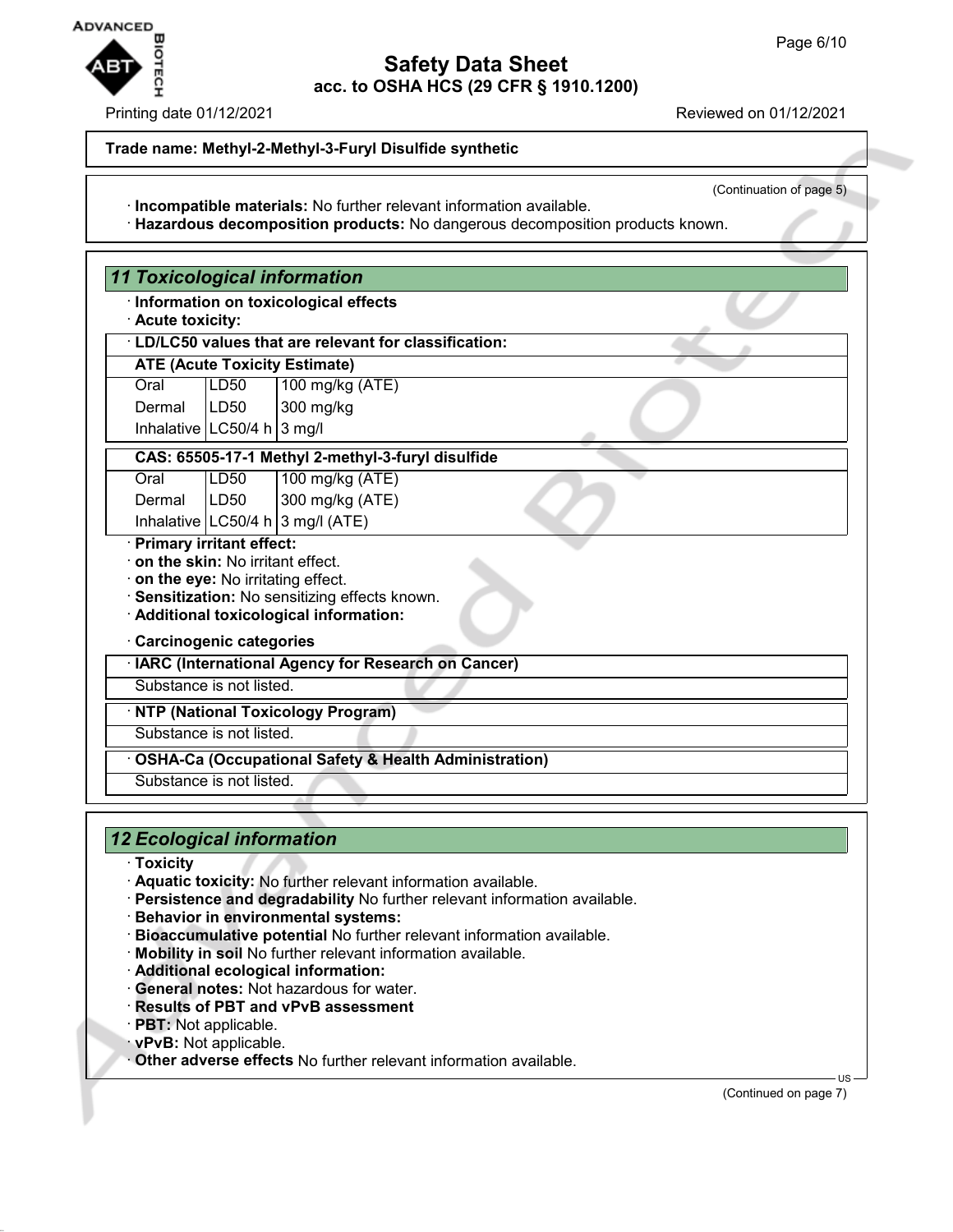

#### **Trade name: Methyl-2-Methyl-3-Furyl Disulfide synthetic**

(Continuation of page 6)

# *13 Disposal considerations*

## · **Waste treatment methods**

## · **Recommendation:**

Must not be disposed of together with household garbage. Do not allow product to reach sewage system.

- · **Uncleaned packagings:**
- · **Recommendation:** Disposal must be made according to official regulations.

| · UN-Number<br>· DOT, IMDG, IATA                                                  | <b>UN2810</b>                                                          |
|-----------------------------------------------------------------------------------|------------------------------------------------------------------------|
| · UN proper shipping name<br>$\cdot$ DOT                                          | Toxic, liquids, organic, n.o.s. (Methyl 2-methyl-3-furyl<br>disulfide) |
| · IMDG, IATA                                                                      | TOXIC LIQUID, ORGANIC, N.O.S. (Methyl 2-methyl-3-<br>furyl disulfide)  |
| · Transport hazard class(es)                                                      |                                                                        |
| $\cdot$ DOT<br>兴<br>TOXIC                                                         |                                                                        |
| <b>Class</b><br>· Label                                                           | 6.1 Toxic substances<br>6.1                                            |
| لجنيك<br><b>Class</b>                                                             | 6.1 Toxic substances                                                   |
| · Label                                                                           | 6.1                                                                    |
| · Packing group<br>· DOT, IMDG, IATA                                              | III                                                                    |
| <b>Environmental hazards:</b><br>· Marine pollutant:                              | <b>No</b>                                                              |
| <b>Special precautions for user</b><br><b>Stowage Category</b>                    | Warning: Toxic substances<br>A                                         |
| <b>Stowage Code</b>                                                               | SW2 Clear of living quarters.                                          |
| Transport in bulk according to Annex II of<br><b>MARPOL73/78 and the IBC Code</b> | Not applicable.                                                        |
|                                                                                   | (Continued on page 8)                                                  |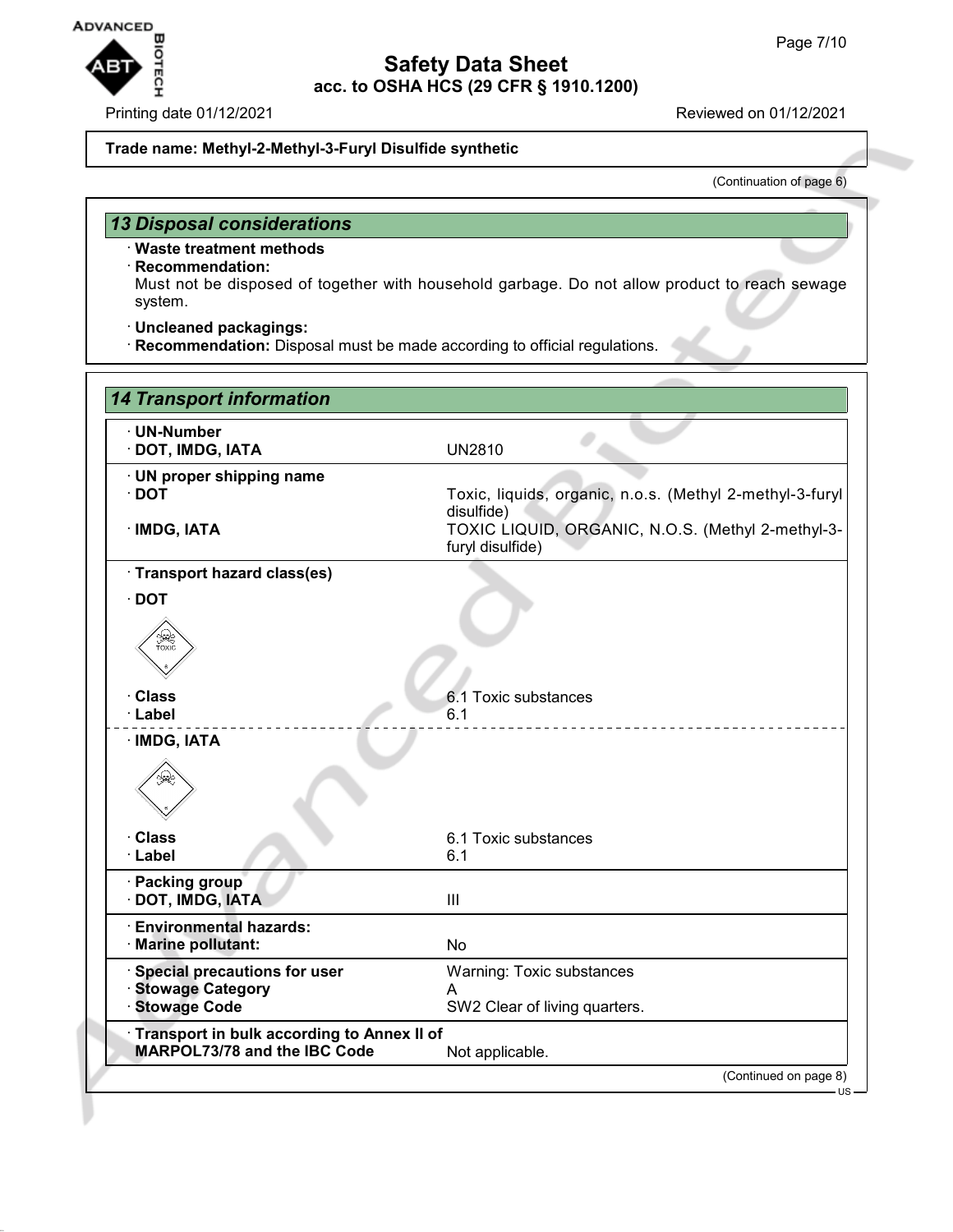

Printing date 01/12/2021 **Reviewed on 01/12/2021** 

## **Trade name: Methyl-2-Methyl-3-Furyl Disulfide synthetic**

|                                                                  | (Continuation of page 7)                                                                                               |
|------------------------------------------------------------------|------------------------------------------------------------------------------------------------------------------------|
| · Transport/Additional information:                              |                                                                                                                        |
| ∙ DOT<br><b>Quantity limitations</b>                             | On passenger aircraft/rail: 60 L<br>On cargo aircraft only: 220 L                                                      |
| ∴IMDG<br>· Limited quantities (LQ)<br>· Excepted quantities (EQ) | 5L<br>Code: E1<br>Maximum net quantity per inner packaging: 30 ml<br>Maximum net quantity per outer packaging: 1000 ml |
| · UN "Model Regulation":                                         | UN 2810 TOXIC LIQUID, ORGANIC, N.O.S. (METHYL 2-<br>METHYL-3-FURYL DISULFIDE), 6.1, III                                |

# *15 Regulatory information*

· **Safety, health and environmental regulations/legislation specific for the substance or mixture** · **Sara**

| Section 355 (extremely hazardous substances):                    |                       |
|------------------------------------------------------------------|-----------------------|
| Substance is not listed.                                         |                       |
| Section 313 (Specific toxic chemical listings):                  |                       |
| Substance is not listed.                                         |                       |
| · TSCA (Toxic Substances Control Act):                           |                       |
| Substance is not listed.                                         |                       |
| <b>Hazardous Air Pollutants</b>                                  |                       |
| Substance is not listed.                                         |                       |
| <b>Proposition 65</b>                                            |                       |
| <b>Chemicals known to cause cancer:</b>                          |                       |
| Substance is not listed.                                         |                       |
| Chemicals known to cause reproductive toxicity for females:      |                       |
| Substance is not listed.                                         |                       |
| Chemicals known to cause reproductive toxicity for males:        |                       |
| Substance is not listed.                                         |                       |
| Chemicals known to cause developmental toxicity:                 |                       |
| Substance is not listed.                                         |                       |
| <b>Carcinogenic categories</b>                                   |                       |
| <b>EPA (Environmental Protection Agency)</b>                     |                       |
| Substance is not listed.                                         |                       |
| TLV (Threshold Limit Value established by ACGIH)                 |                       |
| Substance is not listed.                                         |                       |
| NIOSH-Ca (National Institute for Occupational Safety and Health) |                       |
| Substance is not listed.                                         |                       |
|                                                                  | (Continued on page 9) |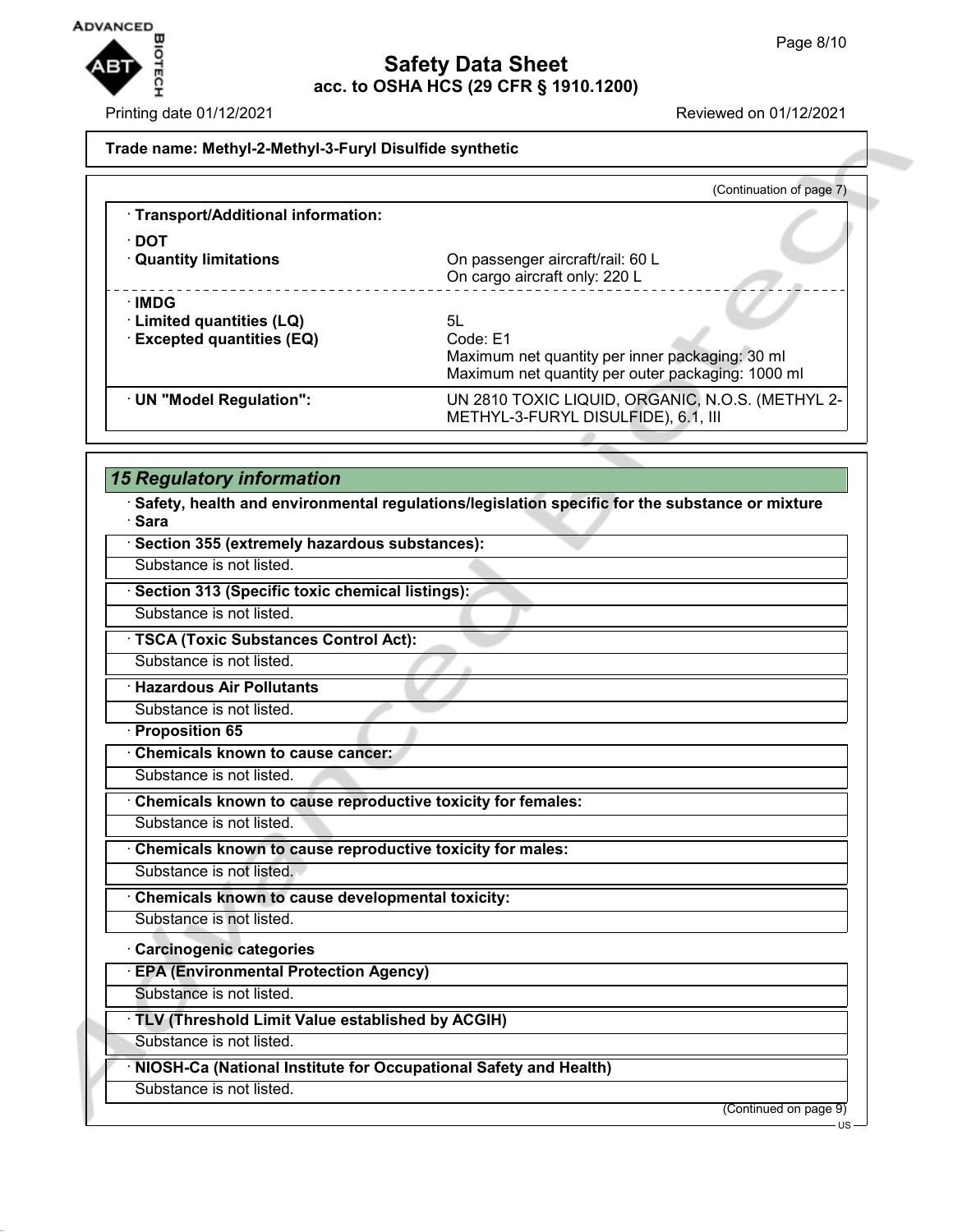

Printing date 01/12/2021 Reviewed on 01/12/2021

## **Safety Data Sheet acc. to OSHA HCS (29 CFR § 1910.1200)**

## **Trade name: Methyl-2-Methyl-3-Furyl Disulfide synthetic**

(Continuation of page 8) · **GHS label elements** Pictograms on label shall be in the shape of a square set at a point and shall include a black hazard symbol on a white background with a red frame sufficiently wide to be clearly visible. The substance is classified and labeled according to the Globally Harmonized System (GHS). · **Hazard pictograms** GHS06 · **Signal word** Danger · **Hazard-determining components of labeling:** Methyl 2-methyl-3-furyl disulfide · **Hazard statements** H227 Combustible liquid. H301+H311+H331 Toxic if swallowed, in contact with skin or if inhaled. · **Precautionary statements** P210 Keep away from heat/sparks/open flames/hot surfaces. - No smoking. P301+P310 If swallowed: Immediately call a poison center/doctor. Specific treatment (see on this label). P330 Rinse mouth. P361+P364 Take off immediately all contaminated clothing and wash it before reuse. P405 Store locked up.<br>P501 Dispose of con Dispose of contents/container in accordance with local/regional/national/international regulations. · **Chemical safety assessment:** A Chemical Safety Assessment has not been carried out. *16 Other information* This information is based on our present knowledge. However, this shall not constitute a guarantee for any specific product features and shall not establish a legally valid contractual relationship. · **Department issuing SDS:** Product Safety Department · **Contact:** Product Safety Department productsafety@adv-bio.com · **Date of preparation / last revision** 01/12/2021 / - · **Abbreviations and acronyms:** ADR: Accord relatif au transport international des marchandises dangereuses par route (European Agreement Concerning the International Carriage of Dangerous Goods by Road) IMDG: International Maritime Code for Dangerous Goods DOT: US Department of Transportation IATA: International Air Transport Association ACGIH: American Conference of Governmental Industrial Hygienists EINECS: European Inventory of Existing Commercial Chemical Substances CAS: Chemical Abstracts Service (division of the American Chemical Society) NFPA: National Fire Protection Association (USA) HMIS: Hazardous Materials Identification System (USA) VOC: Volatile Organic Compounds (USA, EU) LC50: Lethal concentration, 50 percent LD50: Lethal dose, 50 percent PBT: Persistent, Bioaccumulative and Toxic vPvB: very Persistent and very Bioaccumulative NIOSH: National Institute for Occupational Safety OSHA: Occupational Safety & Health

(Continued on page 10)

US